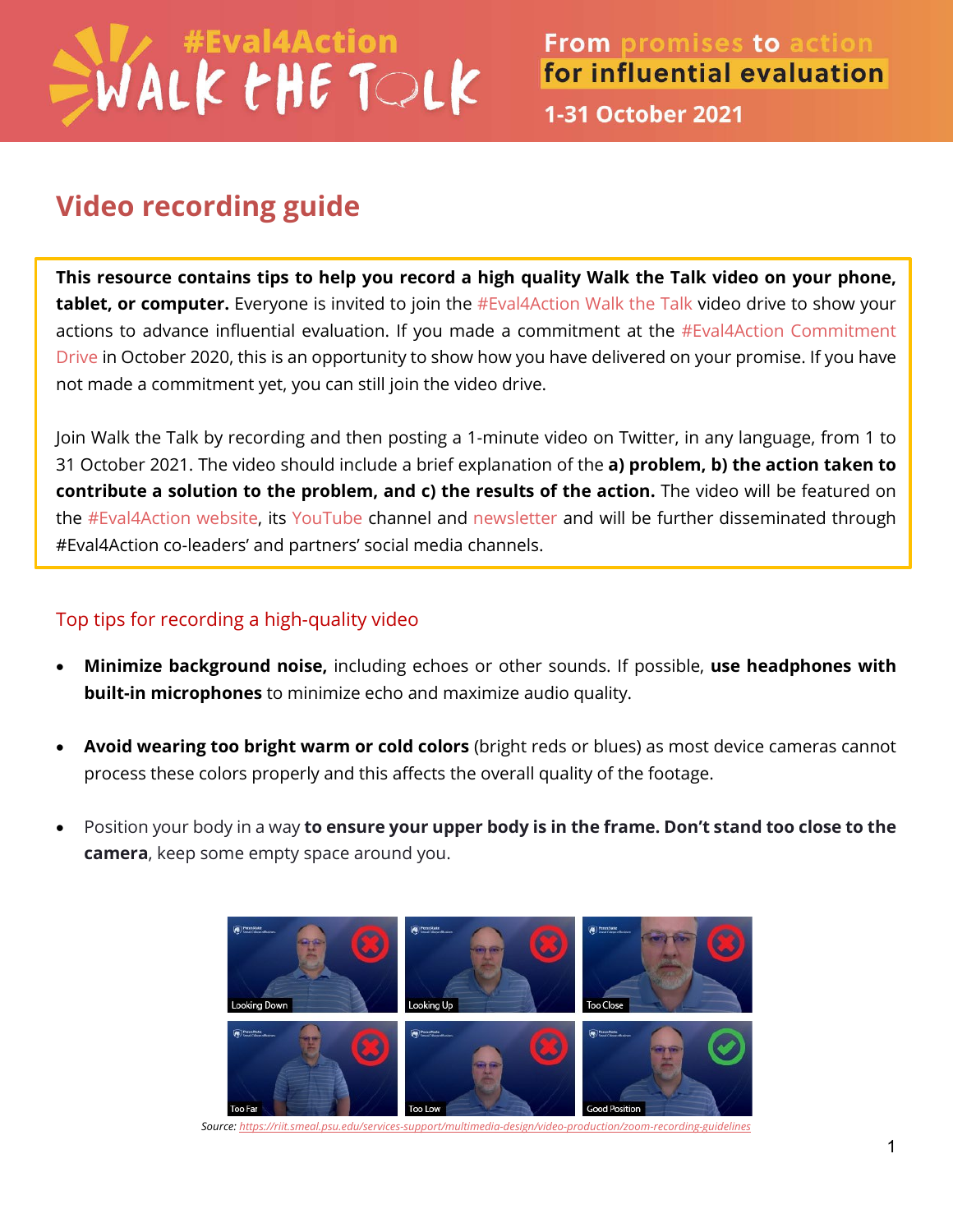- **Make sure the camera is at your eye level, prop it on a tripod, books, mantle, or other flat objects.** Ideal angle for recording is 90 degrees in parallel with your face angle. **Record while facing a source of light**, for example face a window to ensure natural light on your face. This will increase the quality of your video.
- **Declutter the background** and/or try to use a plain wall as a background if possible.
- **Speak slowly** while enunciating each word and give short breaks between sentences and longer breaks between paragraphs. IMPORTANT - While recording on the phone or tablet, use selfie mode (front camera) and on **horizontal mode** to be able to see and adjust yourself clearly.



*Record while keeping the phone horizontal*

- If someone else is assisting you, they should still put the phone on a stable surface (do not hold the device in your hand while recording). This will ensure the footage is not shaky.
- If you are recording on Zoom, make sure you have a **stable internet connection** and you raise the laptop to eye level. Use a laptop stand or books to raise up the laptop while maintaining a 90-degree angle.



*Raise your camera to eye level*